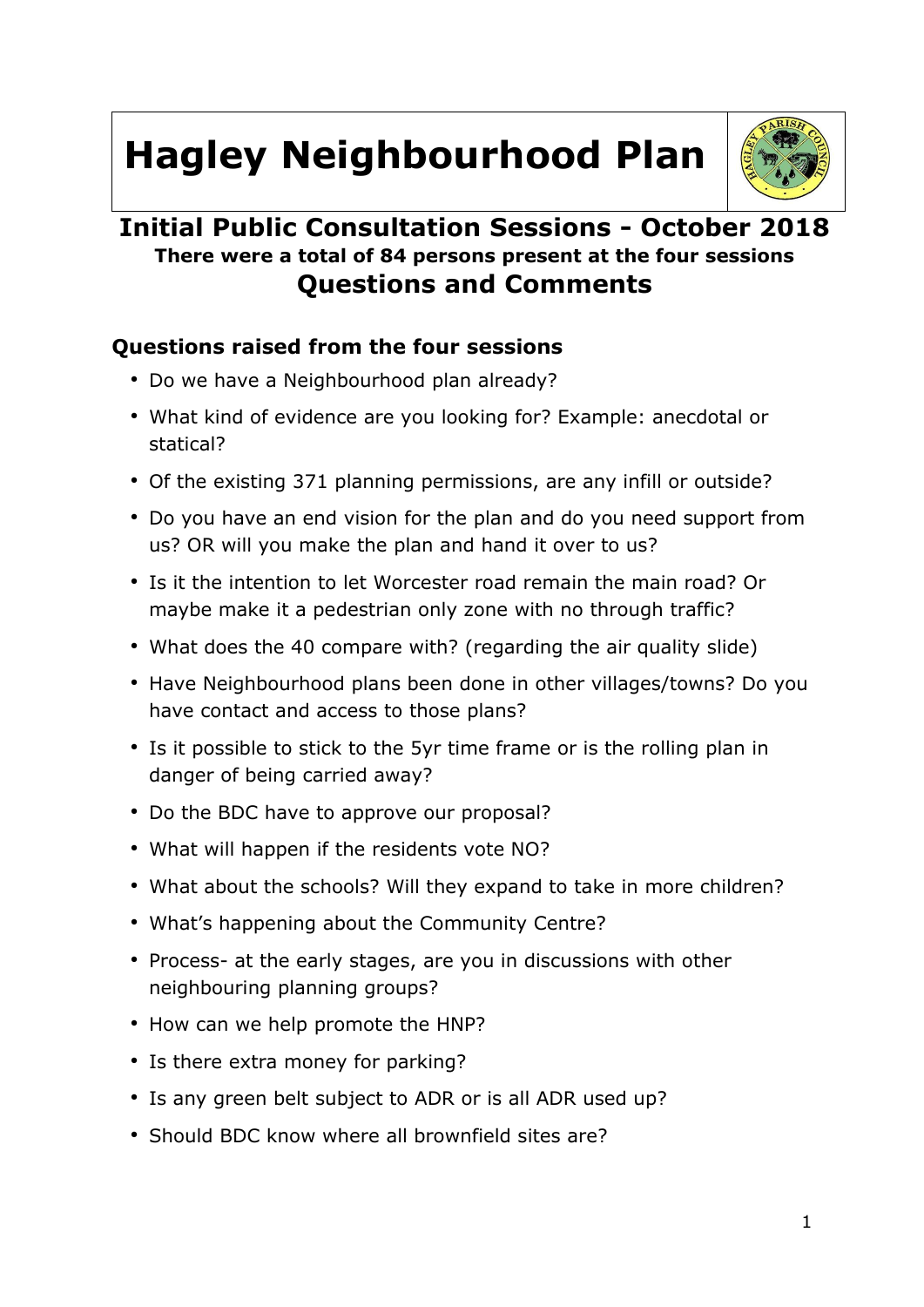## **Housing**

- Housing west side of sweet pool lane, there are lots of houses squeezed in together, are you considering more housing? And free up areas in the future?
- Possible housing for the elderly, do you mean next to Cala?
- Will the HNP help prevent building on the green belt land parcels?
- Are we already going to hit the 2030 predicted population?
- If we need more houses once the HNP is approved, what then?
- What about B'ham etc. requiring green belt?

## **Vehicles and movement**

- Looking at alternative transport options, is the bypass possible and is it a possible solution?
- Is the addition of another junction on the M5 a solution?
- Can the delivery time to shops be staggered to ease traffic problems in Worcester Road?
- Would building a bypass cause more traffic problems for residents, and new roads make more traffic?
- Can the A456 be reduced to a single track ?
- Can we improve bus services?
- How will road proposals effect things like the western orbital plans?
- Is there any interest in speeding?

## **Comments**

- Are young people being asked what they want?
- The main problem is the traffic at certain times of the day. We feel like prisoners in our own home.
- Too much traffic on the A450.
- Could additional access to Milestone Drive be opened during road works in Church Street?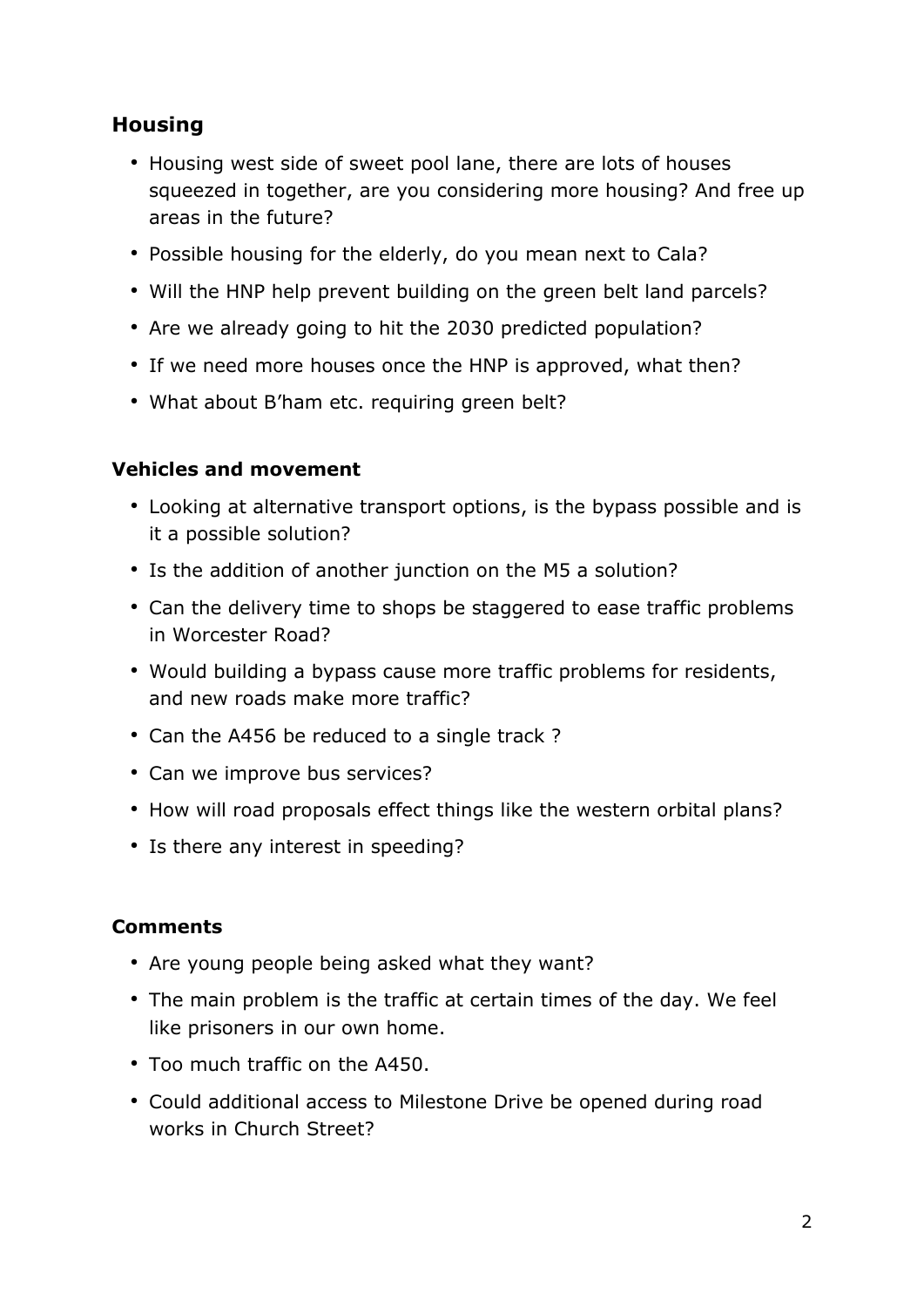- A survey was requested re cars half parked on driveways/pavements on Cala and B&K estates
- Conservation areas don't have any teeth. That doesn't allow you to do anything to the conservation area if its on your land, its an issue.
- Social Interaction: You mentioned Schools, Doctors, Community Facilities etc. but not Churches - there are 3 churches in Hagley and they do provide social facilities for many groups, worshippers, weddings and funerals etc. They play an important part in social interaction and, hopefully, with an increasing population, will continue to do so. Please include in your planning.
- Statement that excessive noise is associated with high speed light traffic on A456
- Schools have hundreds of children being bussed in from other areas, making the area around station road a real problem with buses trying to turn.
- Policing Fall of police and changes to policing is an issue and safety should be considered as a main topic.
- Adequate street lighting poor lighting in to Hagley is causing safety and accessibility issues. Please consider including street lighting in your planning - the lighting from Hall Lane through to School Lane (particularly down to the Scout Hut) is inadequate.
- The population ageing is disproportionate. No more old age homes.
- Development of Hagley park and village park will cause another major effect on transport.
- Housing is a self-fulfilling prophecy, the future of Hagley depends n schools and intern reflected on the age of the population.
- Housing next to Cala for the elderly they wouldn't like that as there is no access to amenities, services, local structures and causes isolation. Get elderly people out and about.
- South of Cala is much better to develop than Hagley itself. A major development can go, anything between Blakedown and Hagley or Clent and Hagley.
- The meetings have been very poorly attended. People who live here take advantage and do not participate.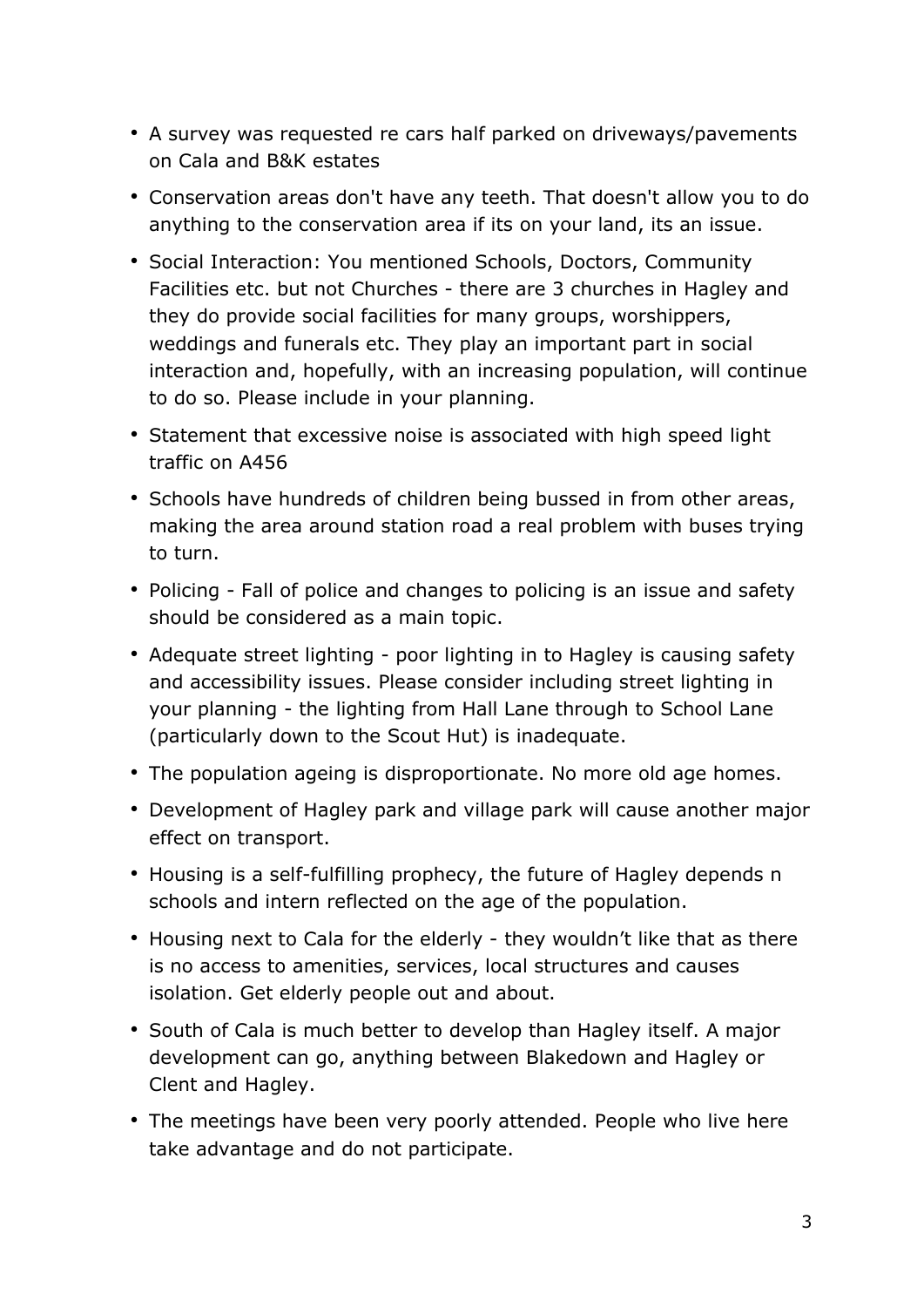- Parking is dreadful everywhere.
- Consider making Hagley more environmentally friendly transport wise. It would be brilliant to have cycle lanes and would be worthwhile investment making people healthier and hopefully tasing traffic congestion.
- Protecting what green belt we have left after all the recent building. No more building of houses should be allowed at all until the local services have adjusted and proved to be still viable with the massive influx of people living here since the cala home development.
- Cala home roundabout is dangerous. It needs to be addressed
- Worcester road is being used as a racing road, going in and out at 40- 50MPH
- It is obvious from comments made at the meeting that this is the most important aspect of the planning process. Could you please note that residents in School Lane and Hall Lane are increasingly subject to commuters using the lanes to get from the A456 through to the A491 and vice versa. This also applies to workers using Hagley Hall Mews Offices and visitors to HH. Could consideration be given to stopping vehicles turning right onto the A456 from School Lane as this is very dangerous.
- Making roads and pathways are safer to walk. Any distance more than 15mins away, people prefer to drive.
- Width of the pavements in some areas are a problem as are the overgrown hedges.
- There are record number of people moving through Hagley, would the bypass cause more problems for residents and new roads make more traffic? Not just North and South, but East and West. Example; new field road is not being used and Cala are causing a big mess.
- The east- west bypass tunnels will just help Kidderminster, and Wyre Forest but not help elevate traffic for us. Traffic congestion is a gridlock situation everywhere.
- Wrap around from the A456 etc., School Lane especially is full of parked cars around the school presents safety issues.
- Traffic levels and speed on the a456 / Kidderminster road. It doesn't always feel very safe even walking alone the pavement and the lack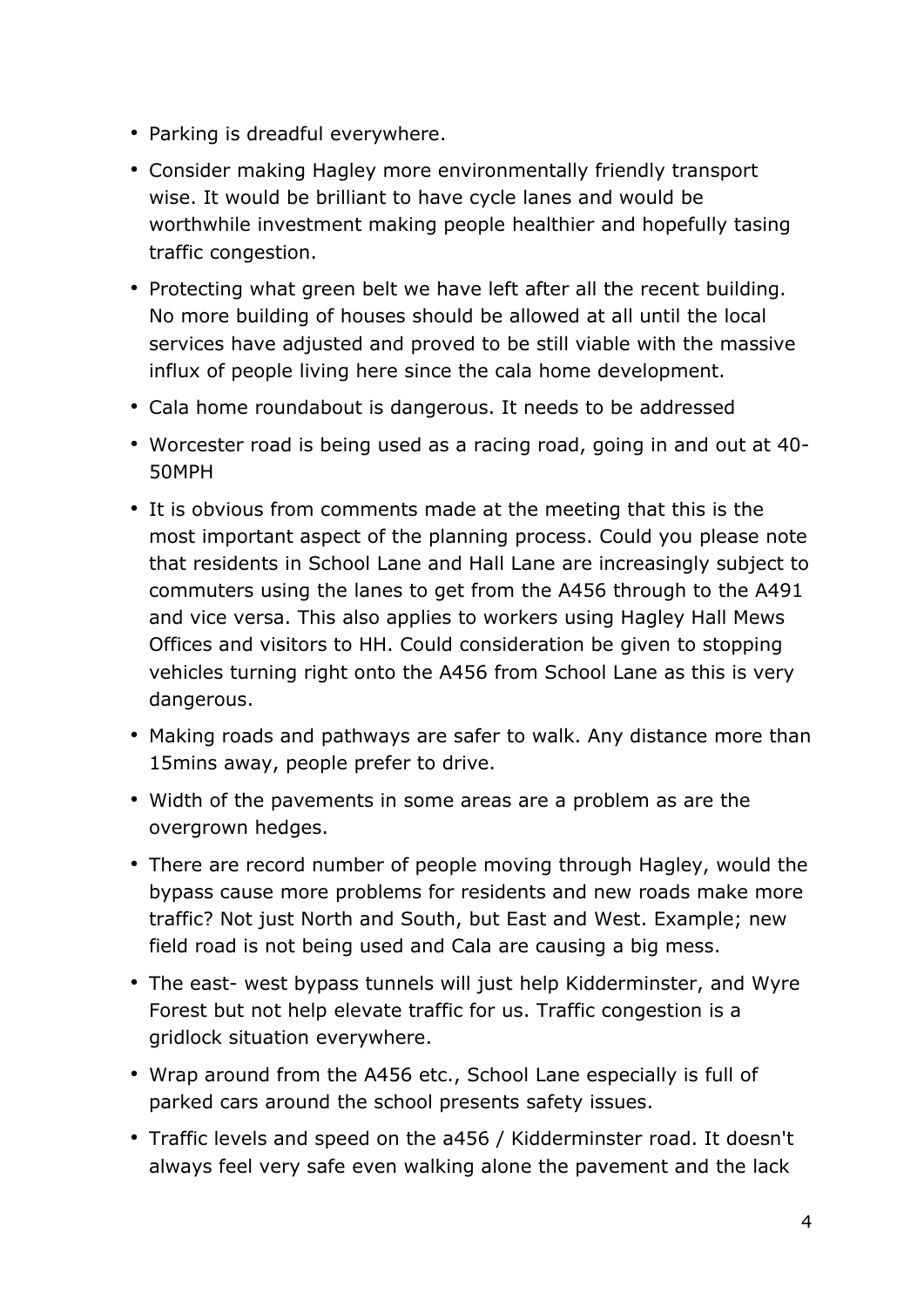of anywhere to cross safely away from the village center is a real safety concern.

#### **Longer and generalized comments**

- Increasing levels of litter. I litter pick on school run every Wednesday and get 1-2 bags full walking between the school and pinewoods. Could we set up a volunteer litter picking group and encourage all to stop dropping it.
- Parking in the village can be quite an issue.. if roads are nicer to walk on and it was safe to ride a bike perhaps less would drive ? could the station pub be persuaded to open their car park up for day time public use?
- Keep the library open and get some public loos at the park... I really can't understand why this has not been included in the football pavilion building which Hagley money has gone into. So far building very little as far as I can tell!
- I believe any Neighbourhood plan needs to take a more holistic view of future development than has been apparent in the immediate past. What particularly strikes me returning here to live after nearly 65 years is that there is a huge imbalance between infrastructure and expansion. Clearly it is a much more affluent village than when I lived here as a child in the immediate post war period. However the consequent level of congestion and pressures on physical infrastructure arising from high levels of car ownership and demands for educational and health facilities cannot surely continue as they have been allowed to over the past 6 decades. Enjoying as it does good road and rail connections with the rest of the West Midlands, combined with a very pleasant living environment on the edge of the green belt, there was always going to be a tension between the movement of people and conserving and enhancing what makes it an attractive place to live.
- However, in Hagley's case it has meant that it is the opposite of a sustainable community where people enjoy a reasonable supply of affordable housing, live in proximity to their work, leisure and educational opportunities and have good access to health care facilities. There needs to be much circumspection about decisions allowing peripheral growth and recognition that it simply cannot be